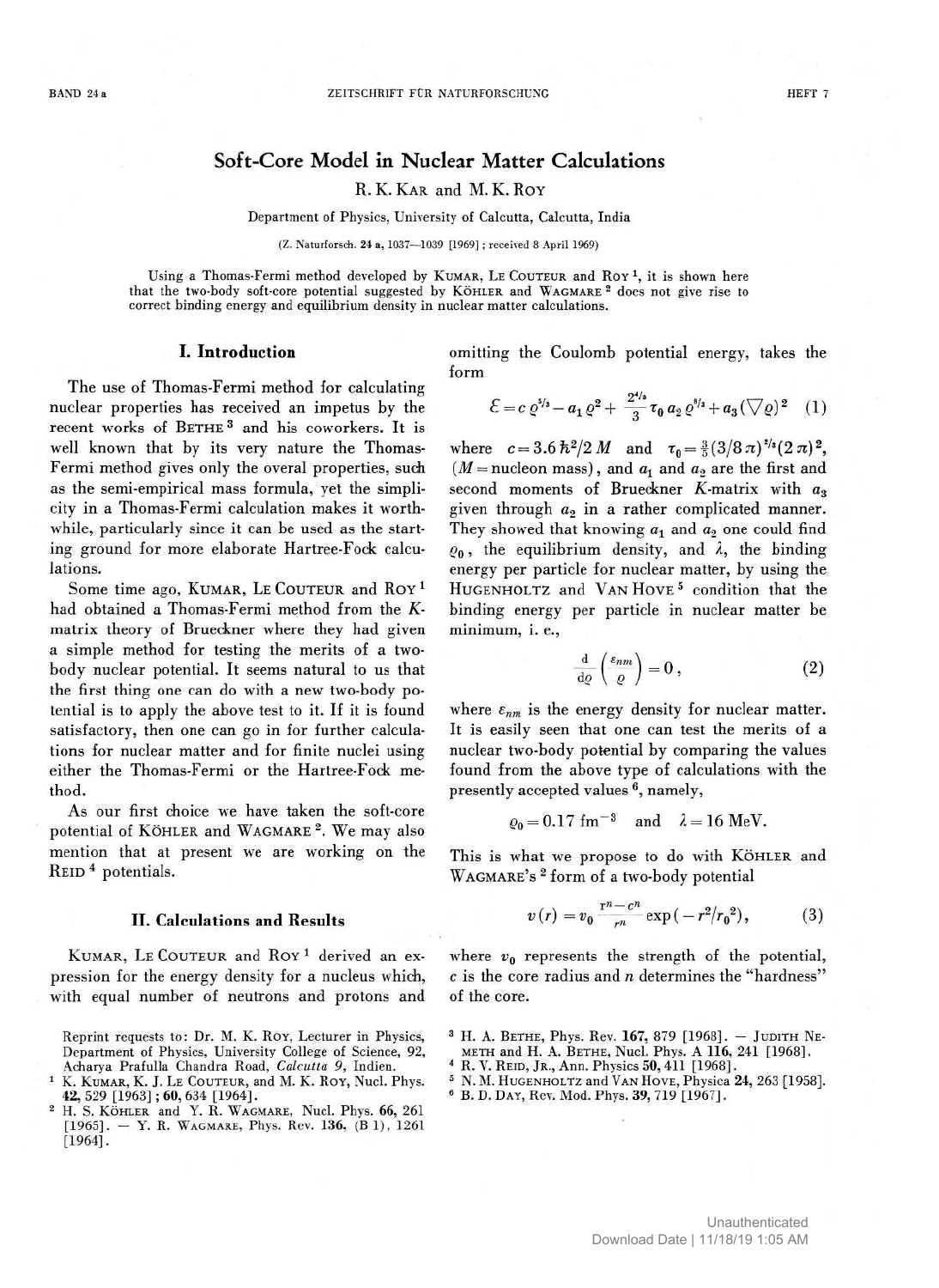The parameters  $a_1$  and  $a_2$  in (1) are given as  $<sup>1</sup>$ </sup>

$$
a_1 = -\frac{3}{16} \int_{0}^{1} K(\mathbf{r}, \mathbf{r}') \, d\mathbf{r} \, d\mathbf{r}', \qquad (4)
$$

$$
a_2 = -\frac{3q}{128} \int K(\mathbf{r}, \mathbf{r}') r^2 d\mathbf{r} d\mathbf{r}'
$$
 (5)

with  $q = 0.6$  and  $K(r, r')$  is the Brueckner reaction matrix.

We use the separation method of MOSKOWSKI and SCOTT<sup>7</sup> in which the interaction  $v$  is divided into a short-range and a long-range part  $v = v_s + v_1$  at a separation distance d. With suitable choice of *d* we can write the reaction matrix as follows

$$
K = v_1 + (\Omega_s - D) e(Q - 1) (\Omega_s - 1)
$$
  
+ (\Omega\_s - 1) (e\_0 - e) (\Omega\_s - 1)  
+ higher order terms (6)

where  $\Omega_s$  is the wave operator and by our choice of *d* the short range reaction matrix arising from *vs* is made equal to zero.

Clearly *v\* is the main contribution. The second and third terms are called the Pauli and dispersion terms respectively. Though the contribution due to the dispersion term may not be very small, it will be seen later that it does not affect our results very much. The Pauli term, as we know, will give a very small contribution.

From a look at Eqs.  $(4)$ ,  $(5)$  and  $(6)$  we see that to find  $a_1$  and  $a_2$  we have to transform  $K$  in Eqs. (4) and (5), which are written for coordinate space, to momentum space.

We take a Fourier transform of  $K(\mathbf{r}, \mathbf{r}')$  to momentum space

$$
K(\boldsymbol{p}, \boldsymbol{p}') = \int_{-\infty}^{+\infty} K(\boldsymbol{r}, \boldsymbol{r}') \exp\{i(\boldsymbol{p} \cdot \boldsymbol{r} + \boldsymbol{p}' \cdot \boldsymbol{r}')\} d\boldsymbol{r} d\boldsymbol{r}'. \tag{7}
$$

Hence, 
$$
K(0, 0) = \int_{-\infty}^{+\infty} K(\mathbf{r}, \mathbf{r}') d\mathbf{r} d\mathbf{r}'
$$
. (8)

Comparing (8) with (4), we get

$$
a_1 = -\frac{3}{16} K(0,0). \tag{9}
$$

Also, differentiating Eq.  $(7)$  with respect to **p** twice we have

$$
\nabla_{\boldsymbol{p}}^{2} K(\boldsymbol{p}, \boldsymbol{p}') = -\int_{-\infty}^{+\infty} K(\boldsymbol{r}, \boldsymbol{r}') r^{2} \exp\{i(\boldsymbol{p} \cdot \boldsymbol{r} + \boldsymbol{p}' \cdot \boldsymbol{r}')\} d\boldsymbol{r} d\boldsymbol{r}'
$$
(10)

or

$$
\nabla K(\boldsymbol{p}, \boldsymbol{p}')\Big|_{\substack{\boldsymbol{p}=0\\ \boldsymbol{p}'=0}} = -\int\limits_{-\infty}^{+\infty} K(\boldsymbol{r}, \boldsymbol{r}') \ r^2 \, d\boldsymbol{r} \, d\boldsymbol{r}'. \tag{11}
$$

From  $(11)$  and  $(5)$ 

$$
a_2 = \frac{3 q}{128} \left[ \nabla_P^2 K(\boldsymbol{p}, \boldsymbol{p}') \right]_{\substack{\boldsymbol{p} = 0 \\ \boldsymbol{p}' = 0}}.
$$
 (12)

According to MOSZKOWSKI and SCOTT<sup>7</sup> the longrange part of the two-body potential is given as

$$
v(\boldsymbol{p},\boldsymbol{p}') = \sum_{l} (2 l + 1) v_l(\boldsymbol{p},\boldsymbol{p}') \qquad (13)
$$

with

$$
v_1(\boldsymbol{p},\boldsymbol{p}')=4\,\pi\int\limits_d^\infty j_l(p\,r)\,\,v(r)\,\,j_l(p'\,r)\,\,r^2\,\mathrm{d}r
$$

where  $j_l(p \, r)$  denotes the spherical Bessel function.

We know that  $j_l(0)$  is zero except for  $l=0$ . So we need consider the case  $l = 0$  only.

<sup>7</sup> S. A. MOSKOWSKI and B. L. SCOTT, Ann. Phys. (N.Y.) 11, 65 [I960].

We first consider the long-range term  $v_1$  of the reaction matrix. From. Eqs. (9) and (14), we have

$$
(a_1)_{\mathcal{L}} = -\frac{3}{16}v_0(0,0) = -\frac{3\pi}{4}\int_{d}^{\infty}v(r)\ r^2\ \mathrm{d}r\,,\quad (15)
$$

where  $(a_1)$ <sub>L</sub> denotes the contribution to  $a_1$  from the long-range term alone.  $(a_2)$ <sub>L</sub>, the contribution to  $a_2$  from the long-range term, is easily found to be

$$
(a_2)_{\mathcal{L}} = -\frac{3 \pi q}{32} \int_{d}^{\infty} v(r) \ r^2 \, \mathrm{d}r = \frac{q}{8} \ (a_1)_{\mathcal{L}} \ (16)
$$

using Eq. (12).

For simplicity of calculation we first consider  $(a_1)_L$  and  $(a_2)_L$ , the main contributory terms to  $a_1$ and  $a_2$ . From the Hugenholtz and Van Hove con